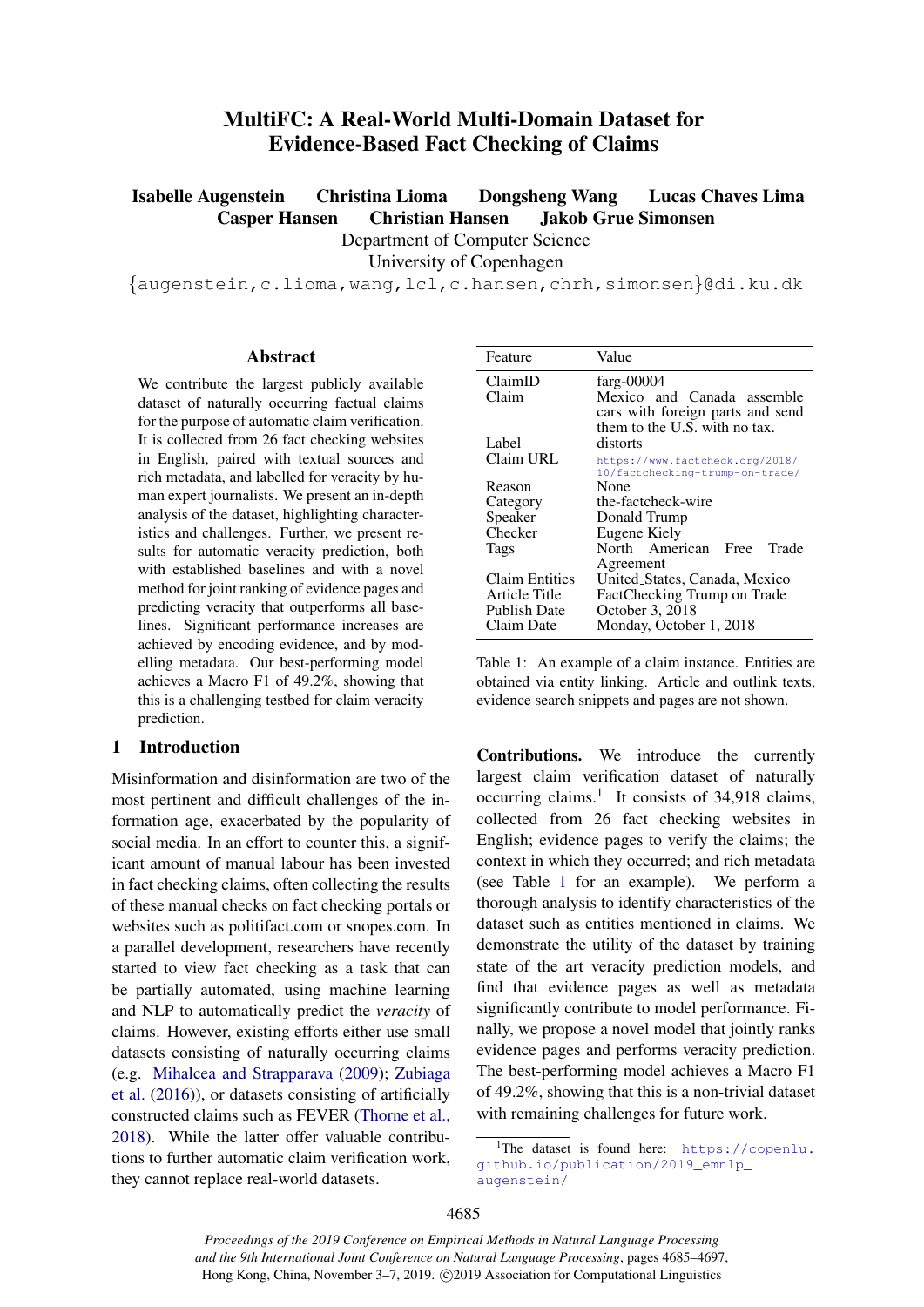# 2 Related Work

#### 2.1 Datasets

Over the past few years, a variety of mostly small datasets related to fact checking have been released. An overview over core datasets is given in Table [2.](#page-2-0) The datasets can be grouped into four categories (I–IV). Category I contains datasets aimed at testing how well the veracity<sup>[3](#page-1-0)</sup> of a claim can be predicted using the claim alone, without context or evidence documents. Category II contains datasets bundled with documents related to each claim – either topically related to provide context, or serving as evidence. Those documents are, however, not annotated. Category III is for predicting veracity; they encourage retrieving evidence documents as part of their task description, but do not distribute them. Finally, category IV comprises datasets annotated for both veracity and stance. Thus, every document is annotated with a label indicating whether the document supports or denies the claim, or is unrelated to it. Additional labels can then be added to the datasets to better predict veracity, for instance by jointly training stance and veracity prediction models.

Methods not shown in the table, but related to fact checking, are stance detection for claims [\(Ferreira and Vlachos,](#page-9-1) [2016;](#page-9-1) [Pomerleau and Rao,](#page-10-2) [2017;](#page-10-2) [Augenstein et al.,](#page-8-0) [2016a;](#page-8-0) [Kochkina et al.,](#page-9-2) [2017;](#page-9-2) [Augenstein et al.,](#page-8-1) [2016b;](#page-8-1) [Zubiaga et al.,](#page-10-3) [2018;](#page-10-3) [Riedel et al.,](#page-10-4) [2017\)](#page-10-4), satire detection [\(Ru](#page-10-5)[bin et al.,](#page-10-5) [2016\)](#page-10-5), clickbait detection [\(Karadzhov](#page-9-3) [et al.,](#page-9-3) [2017\)](#page-9-3), conspiracy news detection [\(Tacchini](#page-10-6) [et al.,](#page-10-6) [2017\)](#page-10-6), rumour cascade detection [\(Vosoughi](#page-10-7) [et al.,](#page-10-7) [2018\)](#page-10-7) and claim perspectives detection [\(Chen et al.,](#page-9-4) [2019\)](#page-9-4).

Claims are obtained from a variety of sources, including Wikipedia, Twitter, criminal reports and fact checking websites such as politifact.com and snopes.com. The same goes for documents – these are often websites obtained through Web search queries, or Wikipedia documents, tweets or Facebook posts. Most datasets contain a fairly small number of claims, and those that do not, often lack evidence documents. An exception is [Thorne et al.](#page-10-1) [\(2018\)](#page-10-1), who create a Wikipedia-based fact checking dataset. While a good testbed for developing deep neural architectures, their dataset is artificially constructed and can thus not take metadata about claims into account.

Contributions: We provide a dataset that, uniquely among extant datasets, contains a large number of *naturally occurring* claims and rich additional meta-information.

# 2.2 Methods

Fact checking methods partly depend on the type of dataset used. Methods only taking into account claims typically encode those with CNNs or RNNs [\(Wang,](#page-10-8)  $2017$ ; Pérez-Rosas et al.,  $2018$ ), and potentially encode metadata [\(Wang,](#page-10-8) [2017\)](#page-10-8) in a similar way. Methods for small datasets often use handcrafted features that are a mix of bag of word and other lexical features, e.g. LIWC, and then use those as input to a SVM or MLP [\(Mihalcea and](#page-9-0) [Strapparava,](#page-9-0) [2009;](#page-9-0) Pérez-Rosas et al., [2018;](#page-9-5) [Baly](#page-9-6) [et al.,](#page-9-6) [2018\)](#page-9-6). Some use additional Twitter-specific features [\(Enayet and El-Beltagy,](#page-9-7) [2017\)](#page-9-7). More involved methods taking into account evidence documents, often trained on larger datasets, consist of evidence identification and ranking following a neural model that measures the compatibility between claim and evidence [\(Thorne et al.,](#page-10-1) [2018;](#page-10-1) [Mihaylova et al.,](#page-9-8) [2018;](#page-9-8) [Yin and Roth,](#page-10-9) [2018\)](#page-10-9).

Contributions: The latter category above is the most related to our paper as we consider evidence documents. However, existing models are not trained jointly for evidence identification, or for stance and veracity prediction, but rather employ a pipeline approach. Here, we show that a joint approach that learns to weigh evidence pages by their importance for veracity prediction can improve downstream veracity prediction performance.

# 3 Dataset Construction

We crawled a total of 43,837 claims with their metadata (see details in Table [11\)](#page-12-0). We present the data collection in terms of selecting sources, crawling claims and associated metadata (Section [3.1\)](#page-1-1); retrieving evidence pages; and linking entities in the crawled claims (Section [3.3\)](#page-3-0).

# <span id="page-1-1"></span>3.1 Selection of sources

We crawled all active fact checking websites in English listed by Duke Reporters' Lab<sup>[4](#page-1-2)</sup> and on the Fact Checking Wikipedia page.<sup>[5](#page-1-3)</sup> This resulted in

<span id="page-1-0"></span><sup>3</sup>We use *veracity*, *claim credibility*, and *fake news* prediction interchangeably here – these terms are often conflated in the literature and meant to have the same meaning.

<span id="page-1-2"></span><sup>4</sup>[https://reporterslab.org/](https://reporterslab.org/fact-checking/)

<span id="page-1-3"></span>[fact-checking/](https://reporterslab.org/fact-checking/) <sup>5</sup>[https://en.wikipedia.org/wiki/Fact\\_](https://en.wikipedia.org/wiki/Fact_checking) [checking](https://en.wikipedia.org/wiki/Fact_checking)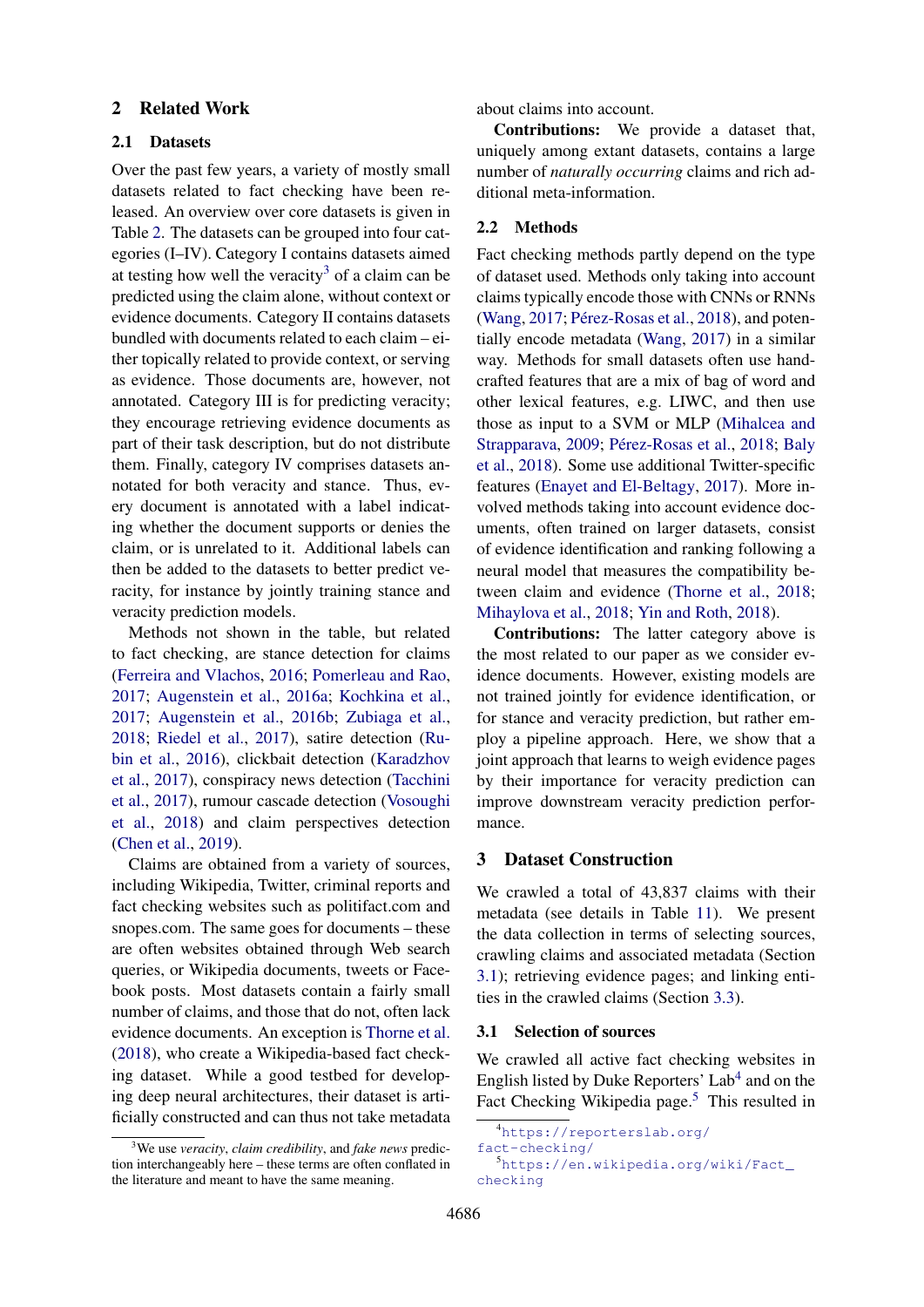<span id="page-2-0"></span>

| <b>Dataset</b>                                               | # Claims | Labels         | metadata       | <b>Claim Sources</b>           |
|--------------------------------------------------------------|----------|----------------|----------------|--------------------------------|
| I: Veracity prediction w/o evidence                          |          |                |                |                                |
| Wang (2017)                                                  | 12,836   | 6              | <b>Yes</b>     | Politifact                     |
| Pérez-Rosas et al. (2018)                                    | 980      | $\mathfrak{D}$ | N <sub>0</sub> | <b>News Websites</b>           |
| II: Veracity                                                 |          |                |                |                                |
| Bachenko et al. (2008)                                       | 275      | 2              | N <sub>0</sub> | Criminal Reports               |
| Mihalcea and Strapparava (2009)                              | 600      | $\overline{c}$ | N <sub>0</sub> | Crowd Authors                  |
| Mitra and Gilbert $(2015)$ <sup><math>\dagger</math></sup>   | 1,049    | 5              | N <sub>0</sub> | Twitter                        |
| Ciampaglia et al. (2015) <sup>†</sup>                        | 10,000   | $\frac{2}{2}$  | N <sub>0</sub> | Google, Wikipedia              |
| Popat et al. (2016)                                          | 5,013    |                | Yes            | Wikipedia, Snopes              |
| Shu et al. (2018) <sup>†</sup>                               | 23,921   | $\overline{2}$ | Yes            | Politifact, gossipcop.com      |
| Datacommons Fact Check <sup>2</sup>                          | 10,564   | $2 - 6$        | Yes            | <b>Fact Checking Websites</b>  |
| <b>III:</b> Veracity (evidence encouraged, but not provided) |          |                |                |                                |
| Barrn-Cedeo et al. (2018)                                    | 150      | 3              | N <sub>0</sub> | factcheck.org, Snopes          |
| <b>IV:</b> Veracity + stance                                 |          |                |                |                                |
| Vlachos and Riedel (2014)                                    | 106      | $\frac{5}{3}$  | Yes            | Politifact, Channel 4 News     |
| Zubiaga et al. (2016)                                        | 330      |                | Yes            | Twitter                        |
| Derczynski et al. (2017)                                     | 325      | 3              | Yes            | Twitter                        |
| Baly et al. (2018)                                           | 422      | $\overline{2}$ | N <sub>0</sub> | ara.reuters.com, verify-sy.com |
| Thorne et al. $(2018)$ <sup>+</sup>                          | 185,445  | 3              | N <sub>0</sub> | Wikipedia                      |
| V: Veracity + evidence relevancy                             |          |                |                |                                |
| MultiFC                                                      | 36,534   | $2 - 40$       | <b>Yes</b>     | <b>Fact Checking Websites</b>  |

Table 2: Comparison of fact checking datasets. † indicates claims are not 'naturally occuring': [Mitra and Gilbert](#page-9-10) [\(2015\)](#page-9-10) use events as claims; [Ciampaglia et al.](#page-9-11) [\(2015\)](#page-9-11) use DBPedia tiples as claims; [Shu et al.](#page-10-11) [\(2018\)](#page-10-11) use tweets as claims; and [Thorne et al.](#page-10-1) [\(2018\)](#page-10-1) rewrite sentences in Wikipedia as claims.

38 websites in total (shown in Table [11\)](#page-12-0). Out of these, ten websites could not be crawled, as further detailed in Table [9.](#page-11-0) In the later experimental descriptions, we refer to the part of the dataset crawled from a specific fact checking website as a *domain*, and we refer to each website as *source*.

From each source, we crawled the ID, claim, label, URL, reason for label, categories, person making the claim (speaker), person fact checking the claim (checker), tags, article title, publication date, claim date, as well as the full text that appears when the claim is clicked. Lastly, the above full text contains hyperlinks, so we further crawled the full text that appears when each of those hyperlinks are clicked (outlinks).

There were a number of crawling issues, e.g. security protection of websites with SSL/TLS protocols, time out, URLs that pointed to pdf files instead of HTML content, or unresolvable encoding. In all of these cases, the content could not be retrieved. For some websites, no veracity labels were available, in which case, they were not selected as domains for training a veracity prediction model. Moreover, not all types of metadata (category, speaker, checker, tags, claim date, publish date) were available for all websites; and availability of articles and full texts differs as well.

We performed semi-automatic cleansing of the

dataset as follows. First, we double-checked that the veracity labels would not appear in claims. For some domains, the first or last sentence of the claim would sometimes contain the veracity label, in which case we would discard either the full sentence or part of the sentence. Next, we checked the dataset for duplicate claims. We found 202 such instances, 69 of them with different labels. Upon manual inspection, this was mainly due to them appearing on different websites, with labels not differing much in practice (e.g. 'Not true', vs. 'Mostly False'). We made sure that all such duplicate claims would be in the training split of the dataset, so that the models would not have an unfair advantage. Finally, we performed some minor manual merging of label types for the same domain where it was clear that they were supposed to denote the same level of veracity (e.g. 'distorts', 'distorts the facts').

This resulted in a total of 36,534 claims with their metadata. For the purposes of fact verification, we discarded instances with labels that occur fewer than 5 times, resulting in 34,918 claims. The number of instances, as well as labels per domain, are shown in Table [6](#page-7-0) and label names in Table [10](#page-11-1) in the appendix. The dataset is split into a training part (80%) and a development and testing part (10% each) in a label-stratified manner. Note that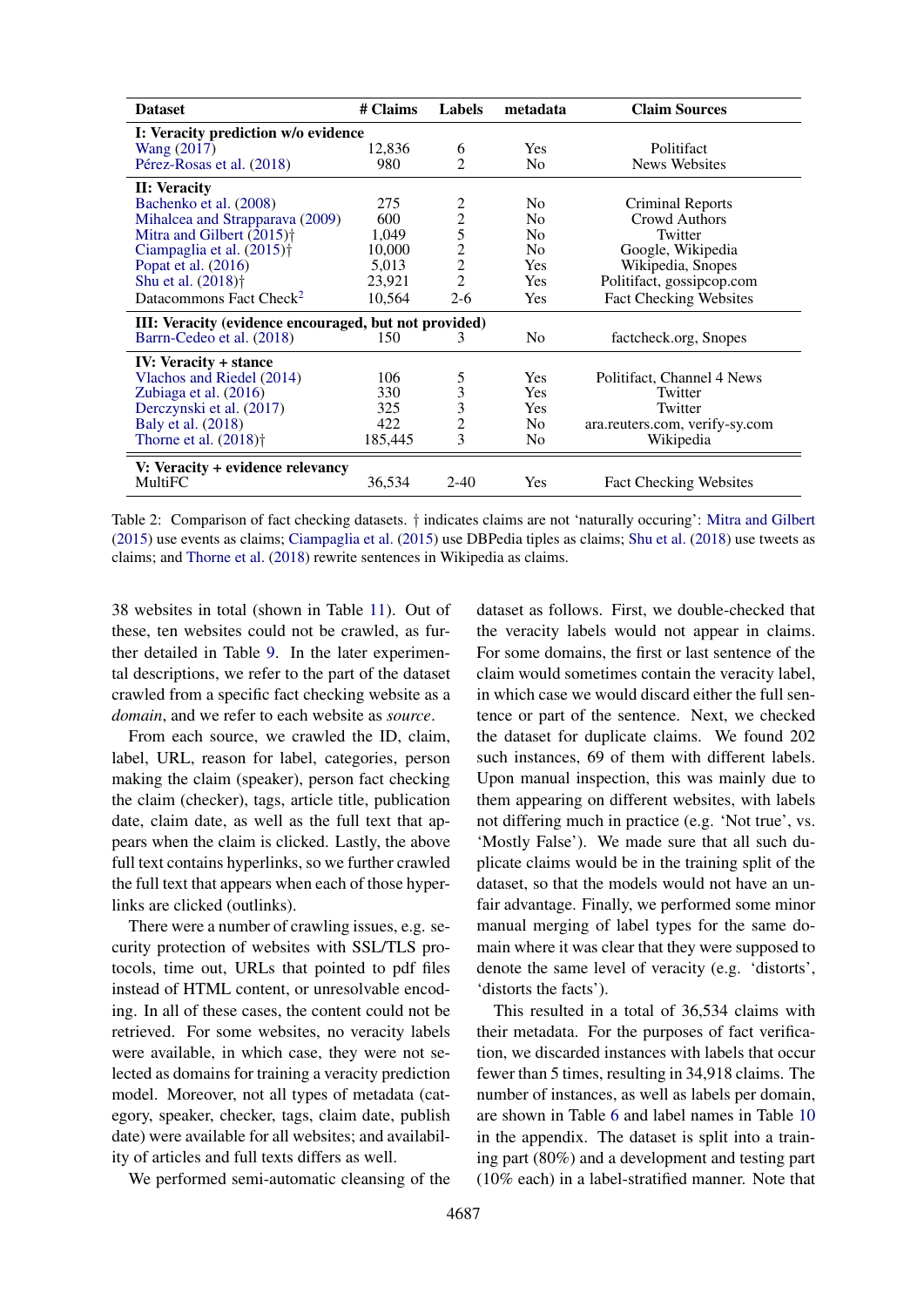the domains vary in the number of labels, ranging from 2 to 27. Labels include both straight-forward ratings of veracity ('correct', 'incorrect'), but also labels that would be more difficult to map onto a veracity scale (e.g. 'grass roots movement!', 'misattributed', 'not the whole story'). We therefore do not postprocess label types across domains to map them onto the same scale, and rather treat them as is. In the methodology section (Section [4\)](#page-3-1), we show how a model can be trained on this dataset regardless by framing this multi-domain veracity prediction task as a multi-task learning (MTL) one.

### <span id="page-3-4"></span>3.2 Retrieving Evidence Pages

The text of each claim is submitted verbatim as a query to the Google Search API (without quotes). The 10 most highly ranked search results are retrieved, for each of which we save the title; Google search rank; URL; time stamp of last update; search snippet; as well as the full Web page. We acknowledge that search results change over time, which might have an effect on veracity prediction. However, studying such temporal effects is outside the scope of this paper. Similar to Web crawling claims, as described in Section [3.1,](#page-1-1) the corresponding Web pages can in some cases not be retrieved, in which case fewer than 10 evidence pages are available. The resulting evidence pages are from a wide variety of URL domains, though with a predictable skew towards popular websites, such as Wikipedia or The Guardian (see Table [3](#page-3-2) for detailed statistics).

# <span id="page-3-0"></span>3.3 Entity Detection and Linking

To better understand what claims are about, we conduct entity linking for all claims. Specifically, mentions of people, places, organisations, and other named entities within a claim are recognised and linked to their respective Wikipedia pages, if available. Where there are different entities with the same name, they are disambiguated. For this, we apply the state-of-the-art neural entity linking model by [Kolitsas et al.](#page-9-14) [\(2018\)](#page-9-14). This results in a total of 25,763 entities detected and linked to Wikipedia, with a total of 15,351 claims involved, meaning that 42% of all claims contain entities that can be linked to Wikipedia. Later on, we use entities as additional metadata (see Section [4.3\)](#page-6-0). The distribution of claim numbers according to the number of entities they contain is shown in Figure [1.](#page-3-3) We observe that the majority of claims have

<span id="page-3-2"></span>

| <b>Domain</b>                   | $\%$  |
|---------------------------------|-------|
| https://en.wikipedia.org/       | 4.425 |
| https://www.snopes.com/         | 3.992 |
| https://www.washingtonpost.com/ | 3.025 |
| https://www.nytimes.com/        | 2.478 |
| https://www.theguardian.com/    | 1.807 |
| https://www.youtube.com/        | 1.712 |
| https://www.dailymail.co.uk/    | 1.558 |
| https://www.usatoday.com/       | 1.279 |
| https://www.politico.com/       | 1.241 |
| http://www.politifact.com/      | 1.231 |
| https://www.pinterest.com/      | 1.169 |
| https://www.factcheck.org/      | 1.09  |
| https://www.gossipcop.com/      | 1.073 |
| https://www.cnn.com/            | 1.065 |
| https://www.npr.org/            | 0.957 |
| https://www.forbes.com/         | 0.911 |
| https://www.vox.com/            | 0.89  |
| https://www.theatlantic.com/    | 0.88  |
| https://twitter.com/            | 0.767 |
| https://www.hoax-slayer.net/    | 0.655 |
| http://time.com/                | 0.554 |
| https://www.bbc.com/            | 0.551 |
| https://www.nbcnews.com/        | 0.515 |
| https://www.cnbc.com/           | 0.514 |
| https://www.cbsnews.com/        | 0.503 |
| https://www.facebook.com/       | 0.5   |
| https://www.newyorker.com/      | 0.495 |
| https://www.foxnews.com/        | 0.468 |
| https://people.com/             | 0.439 |
| http://www.cnn.com/             | 0.419 |

Table 3: The top 30 most frequently occurring URL domains.

<span id="page-3-3"></span>

Figure 1: Distribution of entities in claims.

one to four entities, and the maximum number of 35 entities occurs in one claim only. Out of the 25,763 entities, 2,767 are unique entities. The top 30 most frequent entities are listed in Table [4.](#page-4-0) This clearly shows that most of the claims involve entities related to the United States, which is to be expected, as most of the fact checking websites are US-based.

# <span id="page-3-1"></span>4 Claim Veracity Prediction

We train several models to predict the veracity of claims. Those fall into two categories: those that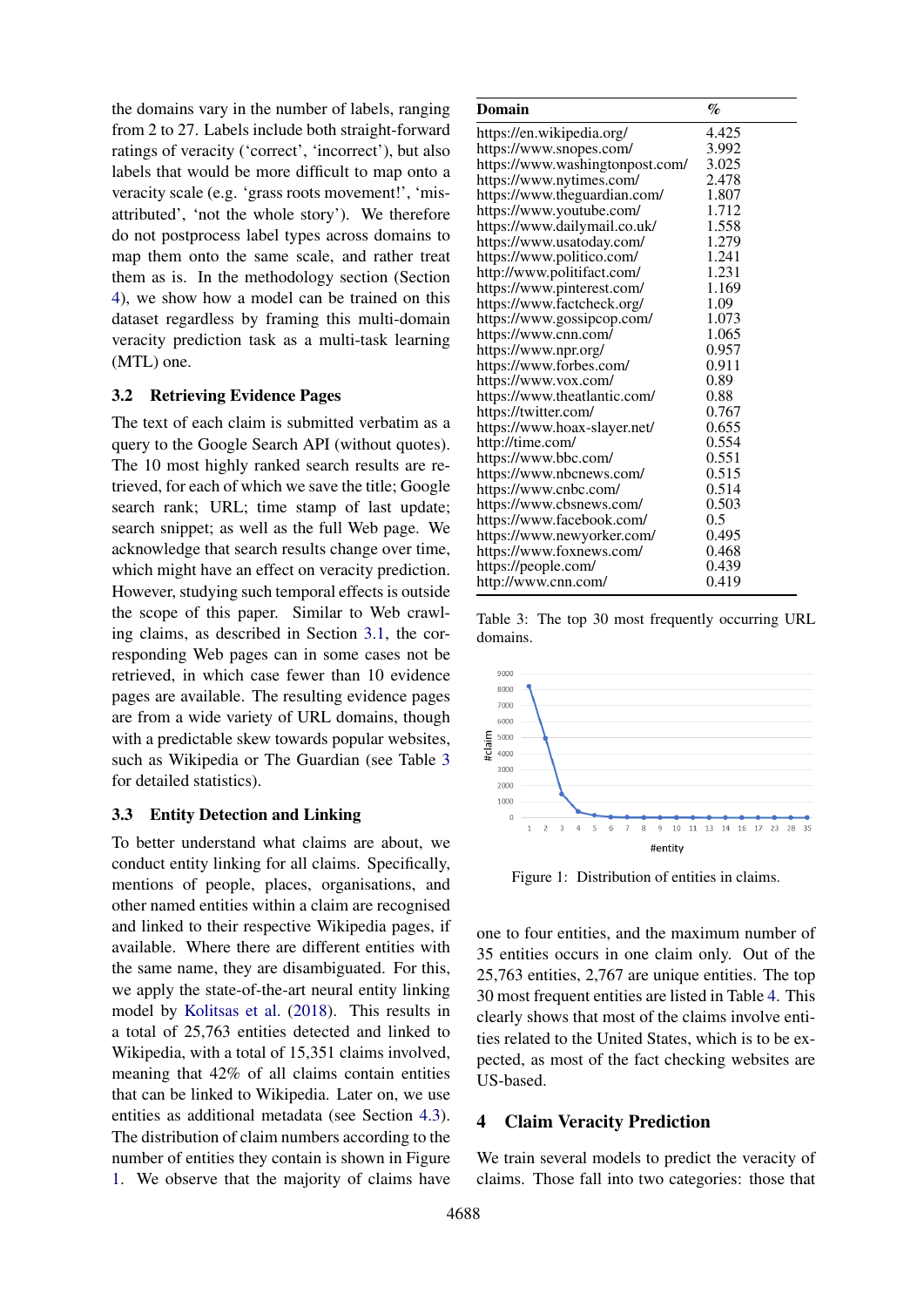<span id="page-4-0"></span>

| Entity                           | <b>Frequency</b> |
|----------------------------------|------------------|
| <b>United States</b>             | 2810             |
| Barack_Obama                     | 1598             |
| Republican_Party_(United_States) | 783              |
| Texas                            | 665              |
| Democratic_Party_(United_States) | 560              |
| Donald_Trump                     | 556              |
| Wisconsin                        | 471              |
| <b>United_States_Congress</b>    | 354              |
| Hillary_Rodham_Clinton           | 306              |
| <b>Bill Clinton</b>              | 292              |
| California                       | 285              |
| Russia                           | 275              |
| Ohio                             | 239              |
| China                            | 229              |
| George_W._Bush                   | 208              |
| Medicare_(United_States)         | 206              |
| Australia                        | 186              |
| Iran                             | 183              |
| <b>Brad Pitt</b>                 | 180              |
| Islam                            | 178              |
| Iraq                             | 176              |
| Canada                           | 174              |
| White_House                      | 166              |
| New_York_City                    | 164              |
| Washington, D.C.                 | 164              |
| Jennifer_Aniston                 | 163              |
| Mexico                           | 158              |
| Ted_Cruz                         | 152              |
| Federal_Bureau_of_Investigation  | 146              |
| Syria                            | 130              |

Table 4: Top 30 most frequent entities listed by their Wikipedia URL with prefix omitted

only consider the claims themselves, and those that encode evidence pages as well. In addition, claim metadata (speaker, checker, linked entities) is optionally encoded for both categories of models, and ablation studies with and without that metadata are shown. We first describe the base model used in Section [4.1,](#page-4-1) followed by introducing our novel evidence ranking and veracity prediction model in Section [4.2,](#page-5-0) and lastly the metadata encoding model in Section [4.3.](#page-6-0)

# <span id="page-4-1"></span>4.1 Multi-Domain Claim Veracity Prediction with Disparate Label Spaces

Since not all fact checking websites use the same claim labels (see Table [6,](#page-7-0) and Table [10](#page-11-1) in the appendix), training a claim veracity prediction model is not entirely straight-forward. One option would be to manually map those labels onto one another. However, since the sheer number of labels is rather large (165), and it is not always clear from the guidelines on fact checking websites how they can be mapped onto one another, we opt to learn how these labels relate to one another as part of the veracity prediction model. To do so, we employ

the multi-task learning (MTL) approach inspired by collaborative filtering presented in [Augenstein](#page-8-2) [et al.](#page-8-2) [\(2018\)](#page-8-2) (*MTL with LEL*–multitask learning with label embedding layer) that excels on pairwise sequence classification tasks with disparate label spaces. More concretely, each domain is modelled as its own task in a MTL architecture, and labels are projected into a fixed-length label embedding space. Predictions are then made by taking the dot product between the claim-evidence embeddings and the label embeddings. By doing so, the model implicitly learns how semantically close the labels are to one another, and can benefit from this knowledge when making predictions for individual tasks, which on their own might only have a small number of instances. When making predictions for individual domains/tasks, both at training and at test time, as well as when calculating the loss, a mask is applied such that the valid and invalid labels for that task are restricted to the set of known task labels.

Note that the setting here slightly differs from [Augenstein et al.](#page-8-2) [\(2018\)](#page-8-2). There, tasks are less strongly related to one another; for example, they consider stance detection, aspect-based sentiment analysis and natural language inference. Here, we have different domains, as opposed to conceptually different tasks, but use their framework, as we have the same underlying problem of disparate label spaces. A more formal problem definition follows next, as our evidence ranking and veracity prediction model in Section [4.2](#page-5-0) then builds on it.

#### 4.1.1 Problem Definition

We frame our problem as a multi-task learning one, where access to labelled datasets for T tasks  $\mathcal{T}_1, \ldots, \mathcal{T}_T$  is given at training time with a target task  $\mathcal{T}_T$  that is of particular interest. The training dataset for task  $\mathcal{T}_i$  consists of N examples  $X_{\mathcal{T}_{i}} = \{x_1^{\mathcal{T}_{i}}, \dots, x_N^{\mathcal{T}_{i}}\}$  and their labels  $Y_{\mathcal{T}_{i}} =$  $\{y_1^{\mathcal{T}_i}, \ldots, y_N^{\mathcal{T}_i}\}\$ . The base model is a classic deep neural network MTL model [\(Caruana,](#page-9-15) [1993\)](#page-9-15) that shares its parameters across tasks and has taskspecific softmax output layers that output a probability distribution  $\mathbf{p}^{\mathcal{T}_i}$  for task  $\mathcal{T}_i$ :

$$
\mathbf{p}^{\mathcal{T}_i} = \text{softmax}(\mathbf{W}^{\mathcal{T}_i}\mathbf{h} + \mathbf{b}^{\mathcal{T}_i}) \tag{1}
$$

where softmax(**x**) =  $e^{x}/\sum_{i=1}^{||x||} e^{x_i}$ ,  $W^{\mathcal{T}_i} \in$  $\mathbb{R}^{L_i \times h}$ ,  $\mathbf{b}^{\mathcal{T}_i} \in \mathbb{R}^{L_i}$  is the weight matrix and bias term of the output layer of task  $\mathcal{T}_i$  respectively,  $h \in \mathbb{R}^h$  is the jointly learned hidden rep-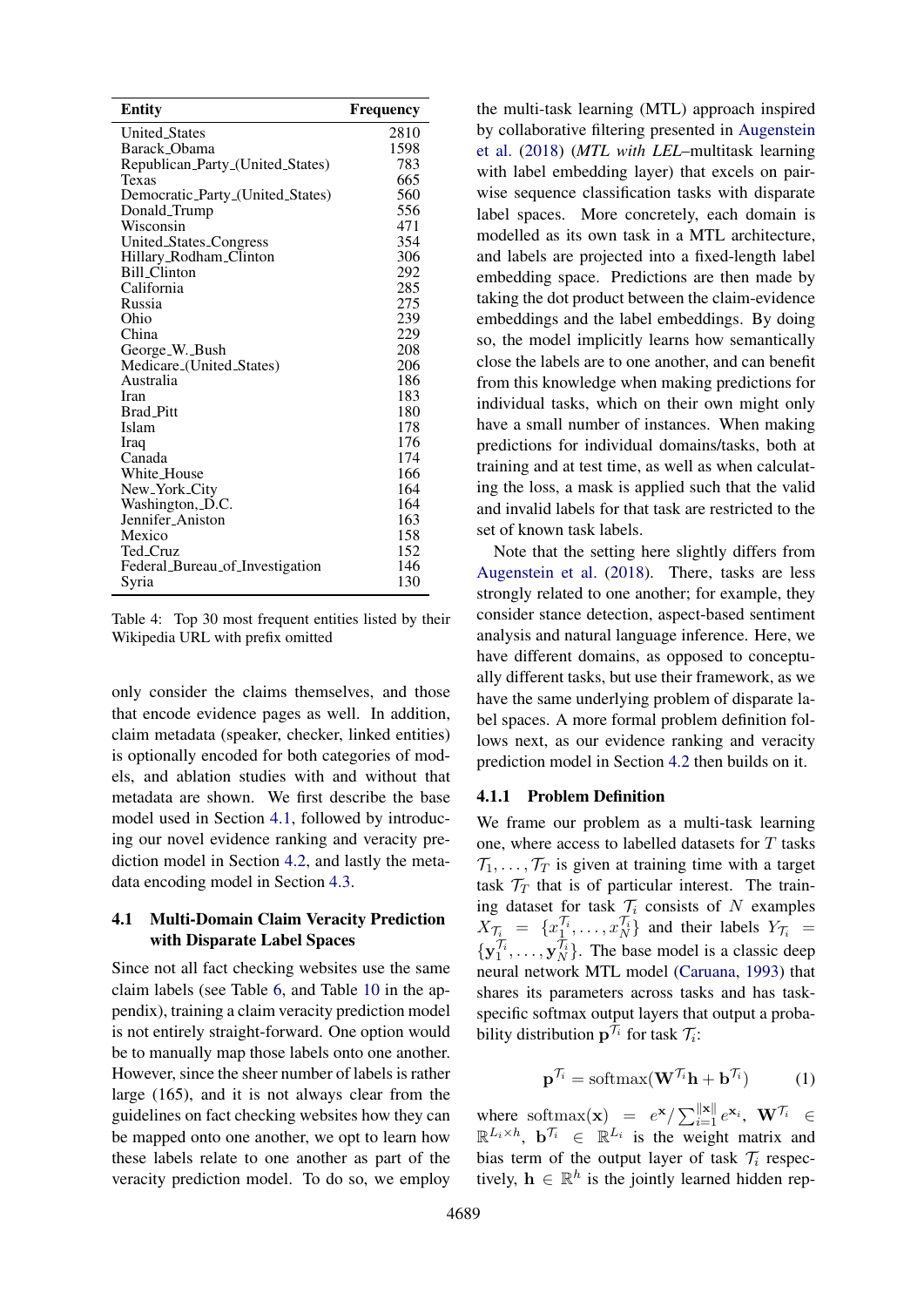resentation,  $L_i$  is the number of labels for task  $\mathcal{T}_i$ , and h is the dimensionality of h. The MTL model is trained to minimise the sum of individual task losses  $\mathcal{L}_1 + \ldots + \mathcal{L}_T$  using a negative loglikelihood objective.

Label Embedding Layer. To learn the relationships between labels, a Label Embedding Layer (LEL) embeds labels of all tasks in a joint Euclidian space. Instead of training separate softmax output layers as above, a label compatibility function  $c(\cdot, \cdot)$  measures how similar a label with embedding l is to the hidden representation h:

$$
c(\mathbf{l}, \mathbf{h}) = \mathbf{l} \cdot \mathbf{h} \tag{2}
$$

where  $\cdot$  is the dot product. Padding is applied such that  $l$  and  $h$  have the same dimensionality. Matrix multiplication and softmax are used for making predictions:

$$
p = softmax(Lh)
$$
 (3)

where  $\mathbf{L} \in \mathbb{R}^{(\sum_i L_i) \times l}$  is the label embedding matrix for all tasks and  $l$  is the dimensionality of the label embeddings. We apply a task-specific mask to L in order to obtain a task-specific probability distribution  $p^{\mathcal{T}_i}$ . The LEL is shared across all tasks, which allows the model to learn the relationships between labels in the joint embedding space.

# <span id="page-5-0"></span>4.2 Joint Evidence Ranking and Claim Veracity Prediction

So far, we have ignored the issue of how to obtain claim representation, as the base model described in the previous section is agnostic to how instances are encoded. A very simple approach, which we report as a baseline, is to encode claim texts only. Such a model ignores evidence for and against a claim, and ends up guessing the veracity based on surface patterns observed in the claim texts.

We next introduce two variants of evidencebased veracity prediction models that encode 10 pieces of evidence in addition to the claim. Here, we opt to encode search snippets as opposed to whole retrieved pages. While the latter would also be possible, it comes with a number of additional challenges, such as encoding large documents, parsing tables or PDF files, and encoding images or videos on these pages, which we leave to future work. Search snippets also have the benefit that they already contain summaries of the part of the page content that is most related to the claim.



Figure 2: The Joint Veracity Prediction and Evidence Ranking model, shown for one task.

### 4.2.1 Problem Definition

Our problem is to obtain encodings for  $N$  examples  $X_{\mathcal{T}_i} = \{x_1^{\mathcal{T}_i}, \dots, x_N^{\mathcal{T}_i}\}\$ . For simplicity, we will henceforth drop the task superscript and refer to instances as  $X = \{x_1, \ldots, x_N\}$ , as instance encodings are learned in a task-agnostic fashion. Each example further consists of a claim  $a_i$  and  $k = 10$  evidence pages  $E_k = \{e_{1_0}, \dots, e_{N_{10}}\}.$ 

Each claim and evidence page is encoded with a BiLSTM to obtain a sentence embedding, which is the concatenation of the last state of the forward and backward reading of the sentence, i.e.  $h =$  $BiLSTM(\cdot)$ , where h is the sentence embedding.

Next, we want to combine claims and evidence sentence embeddings into joint instance representations. In the simplest case, referred to as model variant *crawled avg*, we mean average the BiL-STM sentence embeddings of all evidence pages (signified by the overline) and concatenate those with the claim embeddings, i.e.

$$
\mathbf{s}_{g_i} = [\mathbf{h}_{a_i}; \overline{\mathbf{h}_{E_i}}] \tag{4}
$$

where  $s_{g_i}$  is the resulting encoding for training example  $i$  and  $[\cdot; \cdot]$  denotes vector concatenation.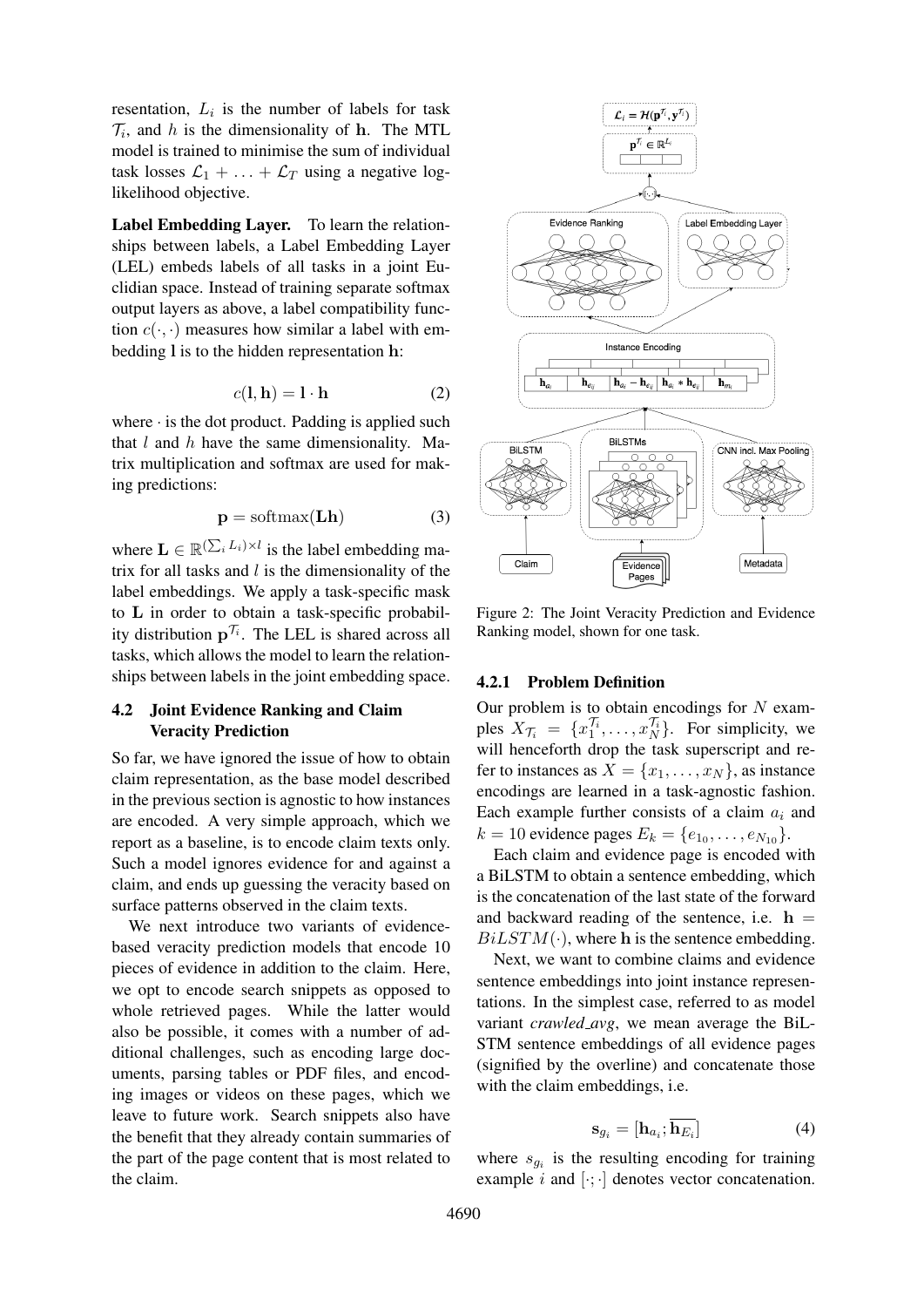However, this has the disadvantage that all evidence pages are considered equal.

Evidence Ranking The here proposed alternative instance encoding model, *crawled ranked*, which achieves the highest overall performance as discussed in Section [5,](#page-6-1) learns the compatibility between an instance's claim and each evidence page. It ranks evidence pages by their utility for the veracity prediction task, and then uses the resulting ranking to obtain a weighted combination of all claim-evidence pairs. No direct labels are available to learn the ranking of individual documents, only for the veracity of the associated claim, so the model has to learn evidence ranks implicitly.

To combine claim and evidence representations, we use the matching model proposed for the task of natural language inference by [Mou et al.](#page-9-16) [\(2016\)](#page-9-16) and adapt it to combine an instance's claim representation with each evidence representation, i.e.

$$
s_{r_{i_j}} = [\mathbf{h}_{a_i}; \mathbf{h}_{e_{i_j}}; \mathbf{h}_{a_i} - \mathbf{h}_{e_{i_j}}; \mathbf{h}_{a_i} \cdot \mathbf{h}_{e_{i_j}}] \tag{5}
$$

where  $s_{r_{i_j}}$  is the resulting encoding for training example i and evidence page j,  $[\cdot; \cdot]$  denotes vector concatenation, and · denotes the dot product.

All joint claim-evidence representations  $s_{r_{i_0}}, \ldots, s_{r_{i_{10}}}$  are then projected into the binary space via a fully connected layer FC, followed by a non-linear activation function  $f$ , to obtain a soft ranking of claim-evidence pairs, in practice a 10-dimensional vector,

<span id="page-6-2"></span>
$$
\mathbf{o}_i = [f(\text{FC}(s_{r_{i_0}})); \dots; f(\text{FC}(s_{r_{i_{10}}}))]
$$
(6)

where  $[\cdot; \cdot]$  denotes concatenation.

Scores for all labels are obtained as per  $(6)$ above, with the same input instance embeddings as for the evidence ranker, i.e.  $s_{r_{i_j}}$ . Final predictions for all claim-evidence pairs are then obtained by taking the dot product between the label scores and binary evidence ranking scores, i.e.

$$
\mathbf{p}_i = \text{softmax}(c(\mathbf{l}, \mathbf{s}_{\mathbf{r}_i}) \cdot \mathbf{o}_i) \tag{7}
$$

Note that the novelty here is that, unlike for the model described in [Mou et al.](#page-9-16) [\(2016\)](#page-9-16), we have no direct labels for learning weights for this matching model. Rather, our model has to implicitly learn these weights for each claim-evidence pair in an end-to-end fashion given the veracity labels.

<span id="page-6-3"></span>

| Model                                  | <b>Micro F1</b> | <b>Macro F1</b> |
|----------------------------------------|-----------------|-----------------|
| claim-only                             | 0.469           | 0.253           |
| claim-only_embavg                      | 0.384           | 0.302           |
| crawled-docavg                         | 0.438           | 0.248           |
| crawled_ranked                         | 0.613           | 0.441           |
| claim-only + meta                      | 0.494           | 0.324           |
| $claim-only$ <sub>-embavg</sub> + meta | 0.418           | 0.333           |
| crawled-docavg + meta                  | 0.483           | 0.286           |
| crawled_ranked + meta                  | 0.625           | 0.492           |

Table 5: Results with different model variants on the test set, 'meta' means all metadata is used.

# <span id="page-6-0"></span>4.3 Metadata

We experiment with how useful claim metadata is, and encode the following as one-hot vectors: speaker, category, tags and linked entities. We do not encode 'Reason' as it gives away the label, and do not include 'Checker' as there are too many unique checkers for this information to be relevant. The claim publication date is potentially relevant, but it does not make sense to merely model this as a one-hot feature, so we leave incorporating temporal information to future work. Since all metadata consists of individual words and phrases, a sequence encoder is not necessary, and we opt for a CNN followed by a max pooling operation as used in [Wang](#page-10-8) [\(2017\)](#page-10-8) to encode metadata for fact checking. The max-pooled metadata representations, denoted  $h_m$ , are then concatenated with the instance representations, e.g. for the most elaborate model, *crawled\_ranked*, these would be concatenated with  $s_{cr_{i_j}}$ .

#### <span id="page-6-1"></span>5 Experiments

#### 5.1 Experimental Setup

The base sentence embedding model is a BiLSTM over all words in the respective sequences with randomly initialised word embeddings, following [Augenstein et al.](#page-8-2) [\(2018\)](#page-8-2). We opt for this strong baseline sentence encoding model, as opposed to engineering sentence embeddings that work particularly well for this dataset, to showcase the dataset. We would expect pre-trained contextual encoding models, e.g. ELMO [\(Peters et al.,](#page-10-13) [2018\)](#page-10-13), ULMFit [\(Howard and Ruder,](#page-9-17) [2018\)](#page-9-17), BERT [\(De](#page-9-18)[vlin et al.,](#page-9-18) [2018\)](#page-9-18), to offer complementary performance gains, as has been shown for a few recent papers [\(Wang et al.,](#page-10-14) [2018;](#page-10-14) [Rajpurkar et al.,](#page-10-15) [2018\)](#page-10-15).

For claim veracity prediction without evidence documents with the MTL with LEL model, we use the following sentence encoding variants: *claim-*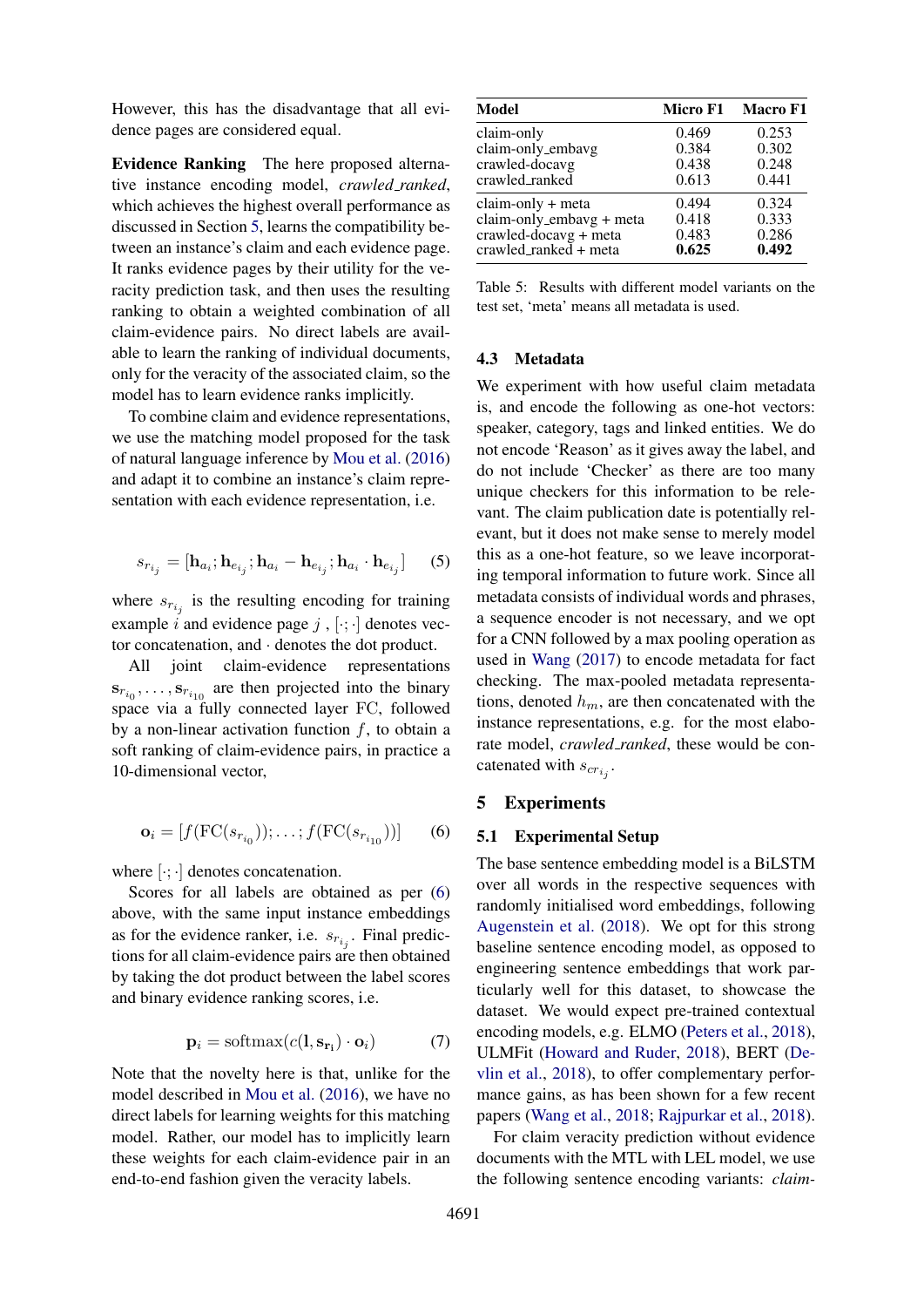*only*, which uses a BiLSTM-based sentence embedding as input, and *claim-only embavg*, which uses a sentence embedding based on mean averaged word embeddings as input.

We train one multi-task model per task (i.e., one model per domain). We perform a grid search over the following hyperparameters, tuned on the respective dev set, and evaluate on the correspoding test set (final settings are underlined): word embedding size [64, 128, 256], BiLSTM hidden layer size [64, 128, 256], number of BiLSTM hidden layers [1, 2, 3], BiLSTM dropout on input and output layers [0.0, 0.1, 0.2, 0.5], word-by-wordattention for BiLSTM with window size 10 [\(Bah](#page-9-19)[danau et al.,](#page-9-19) [2014\)](#page-9-19) [True, False], skip-connections for the BiLSTM [True, False], batch size [32, 64, 128], label embedding size [16, 32, 64]. We use ReLU as an activation function for both the BiL-STM and the CNN. For the CNN, the following hyperparameters are used: number filters [32], kernel size [32]. We train using cross-entropy loss and the RMSProp optimiser with initial learning rate of 0.001 and perform early stopping on the dev set with a patience of 3.

### 5.2 Results

For each domain, we compute the Micro as well as Macro F1, then mean average results over all domains. Core results with all vs. no metadata are shown in Table [5.](#page-6-3) We first experiment with different base model variants and find that label embeddings improve results, and that the best proposed models utilising multiple domains outperform single-task models (see Table [8\)](#page-7-1). This corroborates the findings of [Augenstein et al.](#page-8-2) [\(2018\)](#page-8-2). Per-domain results with the best model are shown in Table [6.](#page-7-0) Domain names are from hereon after abbreviated for brevity, see Table [11](#page-12-0) in the appendix for correspondences to full website names. Unsurprisingly, it is hard to achieve a high Macro F1 for domains with many labels, e.g. tron and snes. Further, some domains, surprisingly mostly with small numbers of instances, seem to be very easy – a perfect Micro and Macro F1 score of 1.0 is achieved on ranz, bove, buca, fani and thal. We find that for those domains, the verdict is often already revealed as part of the claim using explicit wording.

Claim-Only vs. Evidence-Based Veracity Prediction. Our evidence-based claim veracity prediction models outperform claim-only veracity

<span id="page-7-0"></span>

| <b>Domain</b> | # Insts | # Labs                   | Micro F1 | Macro F1 |
|---------------|---------|--------------------------|----------|----------|
| ranz          | 21      |                          | 1.000    | 1.000    |
| bove          | 295     |                          | 1.000    | 1.000    |
| abbc          | 436     |                          | 0.463    | 0.453    |
| huca          | 34      |                          | 1.000    | 1.000    |
| mpws          | 47      |                          | 0.667    | 0.583    |
| peck          | 65      |                          | 0.667    | 0.472    |
| faan          | 111     |                          | 0.682    | 0.679    |
| clck          | 38      | 22333333333              | 0.833    | 0.619    |
| fani          | 20      |                          | 1.000    | 1.000    |
| chct          | 355     | $\overline{4}$           | 0.550    | 0.513    |
| obry          | 59      | $\overline{\mathcal{L}}$ | 0.417    | 0.268    |
| vees          | 504     | $\overline{\mathcal{L}}$ | 0.721    | 0.425    |
| faly          | 111     | 5                        | 0.278    | 0.5      |
| goop          | 2943    | 6                        | 0.822    | 0.387    |
| pose          | 1361    | 6                        | 0.438    | 0.328    |
| thet          | 79      | 6                        | 0.55     | 0.37     |
| thal          | 163     | 7                        | 1.000    | 1.000    |
| afck          | 433     | 7                        | 0.357    | 0.259    |
| hoer          | 1310    | 7                        | 0.694    | 0.549    |
| para          | 222     | 7                        | 0.375    | 0.311    |
| wast          | 201     | 7                        | 0.344    | 0.214    |
| vogo          | 654     | 8                        | 0.594    | 0.297    |
| pomt          | 15390   | 9                        | 0.321    | 0.276    |
| snes          | 6455    | 12                       | 0.551    | 0.097    |
| farg          | 485     | 11                       | 0.500    | 0.140    |
| tron          | 3423    | 27                       | 0.429    | 0.046    |
| avg           |         | 7.17                     | 0.625    | 0.492    |

Table 6: Total number of instances and unique labels per domain, as well as per-domain results with model *crawled ranked + meta*, sorted by label size

<span id="page-7-2"></span>

| <b>Metadata</b>                 | <b>Micro F1</b>         | <b>Macro F1</b>         |
|---------------------------------|-------------------------|-------------------------|
| None                            | 0.627                   | 0.441                   |
| Speaker<br>$+$ $Tags$           | 0.602<br>0.608          | 0.435<br>0.460          |
| Tags                            | 0.585                   | 0.461                   |
| Entity<br>+ Speaker<br>$+$ Tags | 0.569<br>0.607<br>0.625 | 0.427<br>0.477<br>0.492 |

Table 7: Ablation results with base model *crawled ranked* for different types of metadata

<span id="page-7-1"></span>

| Model       | Micro F1 | Macro F1 |
|-------------|----------|----------|
| <b>STL</b>  | 0.527    | 0.388    |
| MTL         | 0.556    | 0.448    |
| $MTL + LEL$ | 0.625    | 0.492    |

Table 8: Ablation results with *crawled ranked + meta* encoding for STL vs. MTL vs. MTL + LEL training

prediction models by a large margin. Unsurprisingly, *claim-only embavg* is outperformed by *claim-only*. Further, *crawled ranked* is our bestperforming model in terms of Micro F1 and Macro F1, meaning that our model captures that not every piece of evidence is equally important, and can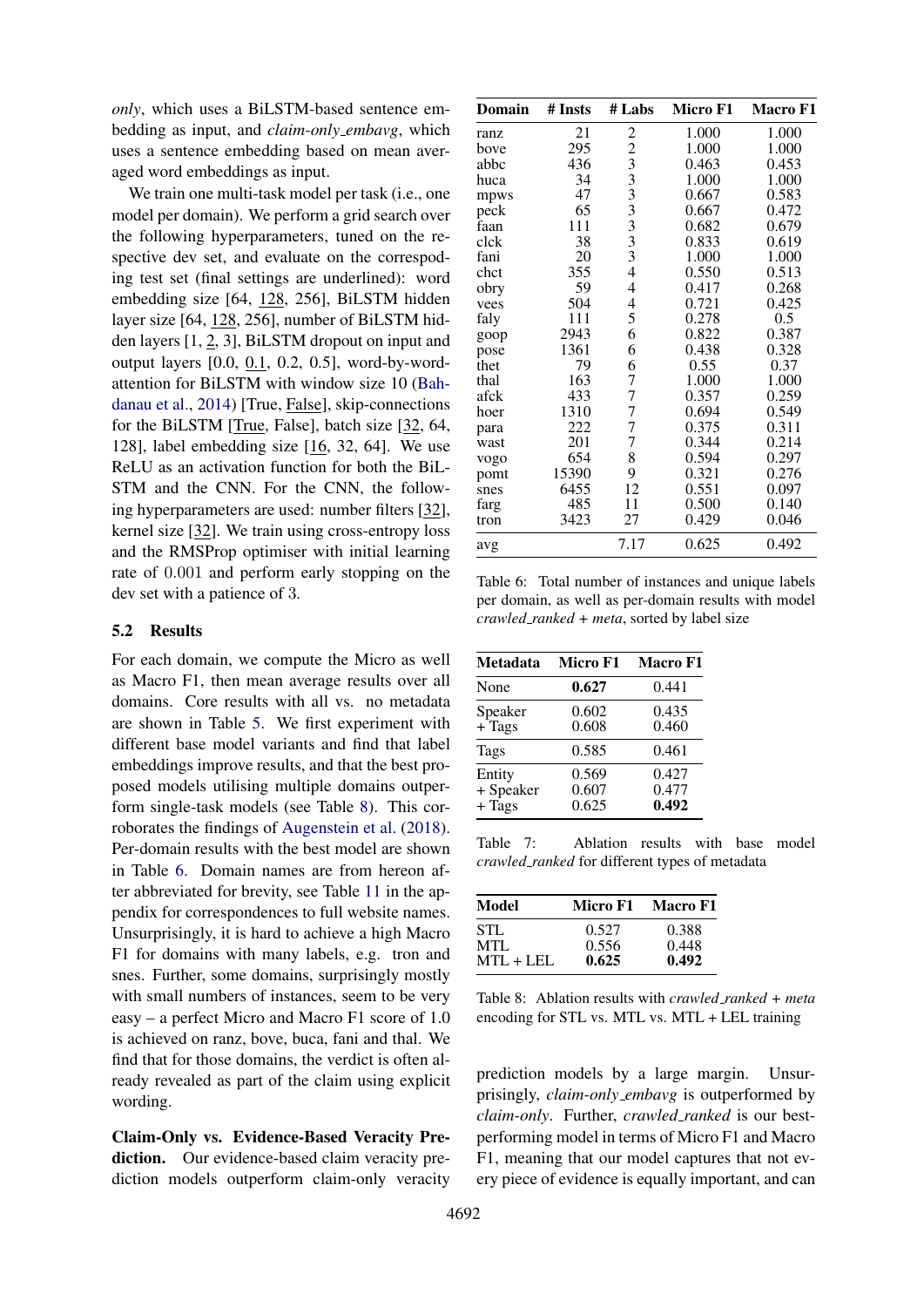<span id="page-8-3"></span>

Figure 3: Confusion matrix of predicted labels with best-performing model, *crawled ranked + meta*, on the 'pomt' domain

utilise this for veracity prediction.

Metadata. We perform an ablation analysis of how metadata impacts results, shown in Table [7.](#page-7-2) Out of the different types of metadata, topic tags on their own contribute the most. This is likely because they offer highly complementary information to the claim text of evidence pages. Only using all metadata together achieves a higher Macro F1 at similar Micro F1 than using no metadata at all. To further investigate this, we split the test set into those instances for which no metadata is available vs. those for which metadata is available. We find that encoding metadata within the model hurts performance for domains where no metadata is available, but improves performance where it is. In practice, an ensemble of both types of models would be sensible, as well as exploring more involved methods of encoding metadata.

#### 6 Analysis and Discussion

An analysis of labels frequently confused with one another, for the largest domain 'pomt' and best-performing model *crawled ranked + meta* is shown in Figure [3.](#page-8-3) The diagonal represents when gold and predicted labels match, and the numbers signify the number of test instances. One can observe that the model struggles more to detect claims with labels 'true' than those with label 'false'. Generally, many confusions occur over close labels, e.g. 'half-true' vs. 'mostly true'.

We further analyse what properties instances that are predicted correctly vs. incorrectly have, using the model *crawled ranked meta*. We find that, unsurprisingly, longer claims are harder to classify correctly, and that claims with a high direct token overlap with evidence pages lead to a high evidence ranking. When it comes to frequently occurring tags and entities, very general tags such as 'government-and-politics' or 'tax' that do not give away much, frequently co-occur with incorrect predictions, whereas more specific tags such as 'brisbane-4000' or 'hong-kong' tend to co-occur with correct predictions. Similar trends are observed for bigrams. This means that the model has an easy time succeeding for instances where the claims are short, where specific topics tend to co-occur with certain veracities, and where evidence documents are highly informative. Instances with longer, more complex claims where evidence is ambiguous remain challenging.

# 7 Conclusions

We present a new, real-world fact checking dataset, currently the largest of its kind. It consists of 34,918 claims collected from 26 fact checking websites, rich metadata and 10 retrieved evidence pages per claim. We find that encoding the metadata as well evidence pages helps, and introduce a new joint model for ranking evidence pages and predicting veracity.

### Acknowledgments

This research is partially supported by QUARTZ (721321, EU H2020 MSCA-ITN) and DABAI (5153-00004A, Innovation Fund Denmark).

# References

- <span id="page-8-0"></span>Isabelle Augenstein, Tim Rocktäschel, Andreas Vlachos, and Kalina Bontcheva. 2016a. [Stance Detec](https://doi.org/10.18653/v1/D16-1084)[tion with Bidirectional Conditional Encoding.](https://doi.org/10.18653/v1/D16-1084) In *Proceedings of the 2016 Conference on Empirical Methods in Natural Language Processing*, pages 876–885, Austin, Texas. Association for Computational Linguistics.
- <span id="page-8-2"></span>Isabelle Augenstein, Sebastian Ruder, and Anders Søgaard. 2018. [Multi-Task Learning of Pairwise](http://dblp.uni-trier.de/db/conf/naacl/naacl2018-1.html#AugensteinRS18) [Sequence Classification Tasks over Disparate Label](http://dblp.uni-trier.de/db/conf/naacl/naacl2018-1.html#AugensteinRS18) [Spaces.](http://dblp.uni-trier.de/db/conf/naacl/naacl2018-1.html#AugensteinRS18) In *NAACL-HLT*, pages 1896–1906. Association for Computational Linguistics.
- <span id="page-8-1"></span>Isabelle Augenstein, Andreas Vlachos, and Kalina Bontcheva. 2016b. [USFD at SemEval-2016 Task](https://doi.org/10.18653/v1/S16-1063) [6: Any-Target Stance Detection on Twitter with Au](https://doi.org/10.18653/v1/S16-1063)[toencoders.](https://doi.org/10.18653/v1/S16-1063) In *Proceedings of the 10th International Workshop on Semantic Evaluation (SemEval-2016)*, pages 389–393, San Diego, California. Association for Computational Linguistics.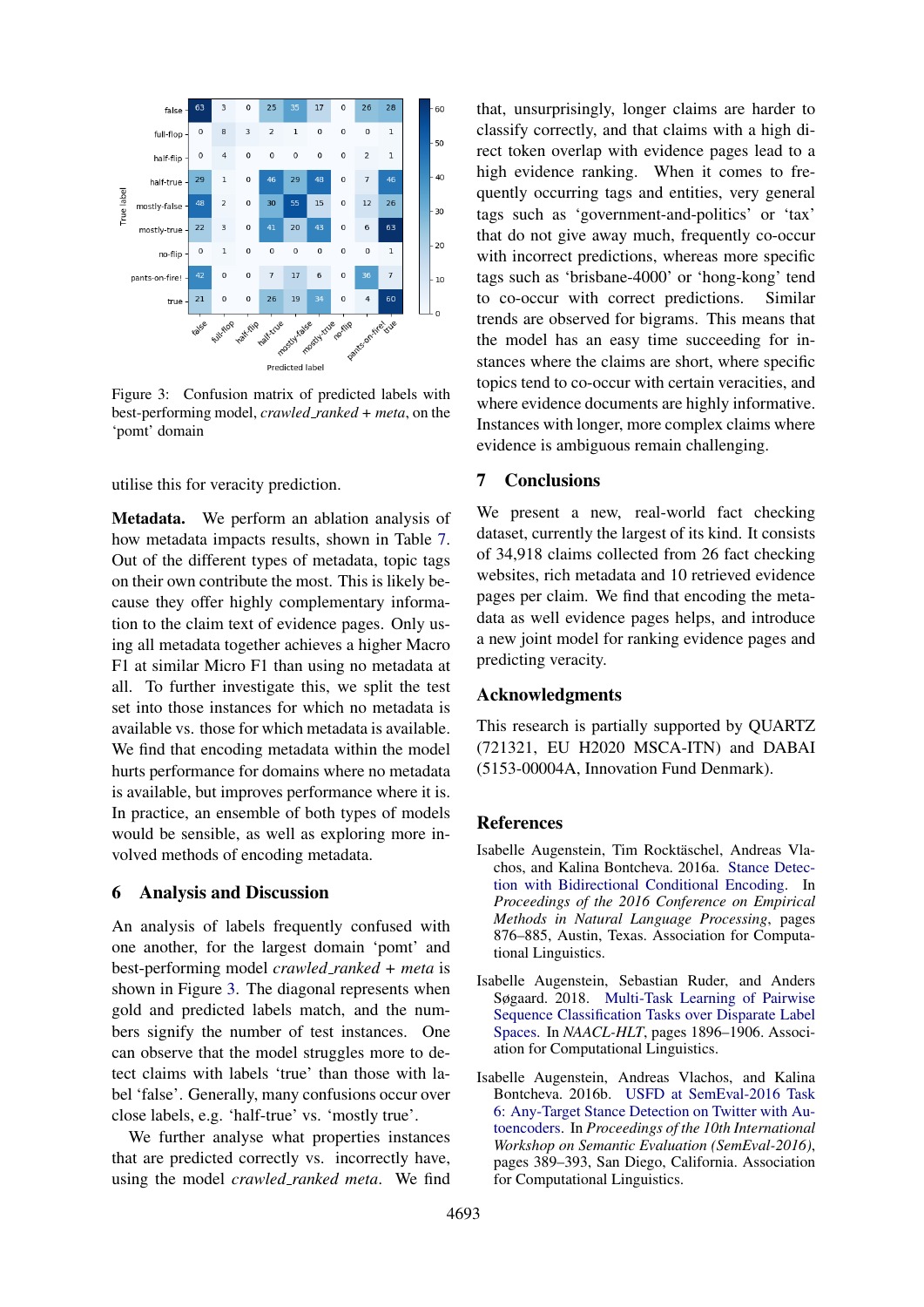- <span id="page-9-9"></span>Joan Bachenko, Eileen Fitzpatrick, and Michael Schonwetter. 2008. Verification and implementation of language-based deception indicators in civil and criminal narratives. In *Proceedings of the 22nd International Conference on Computational Linguistics-Volume 1*, pages 41–48. Association for Computational Linguistics.
- <span id="page-9-19"></span>Dzmitry Bahdanau, Kyunghyun Cho, and Yoshua Bengio. 2014. Neural Machine Translation by Jointly Learning to Align and Translate. In *Proceedings of ICLR*.
- <span id="page-9-6"></span>Ramy Baly, Mitra Mohtarami, James R. Glass, Lluís Màrquez, Alessandro Moschitti, and Preslav Nakov. 2018. [Integrating Stance Detection and Fact Check](https://aclanthology.info/papers/N18-2004/n18-2004)[ing in a Unified Corpus.](https://aclanthology.info/papers/N18-2004/n18-2004) In *Proceedings of the 2018 Conference of the North American Chapter of the Association for Computational Linguistics: Human Language Technologies, NAACL-HLT, New Orleans, Louisiana, USA, June 1-6, 2018, Volume 2 (Short Papers)*, pages 21–27. Association for Computational Linguistics.
- <span id="page-9-12"></span>Alberto Barrn-Cedeo, Tamer Elsayed, Reem Suwaileh, Llus Mrquez, Pepa Atanasova, Wajdi Zaghouani, Spas Kyuchukov, Giovanni Da San Martino, and Preslav Nakov. 2018. Overview of the CLEF-2018 CheckThat! Lab on automatic identification and verification of political claims. Task 2: Factuality. In *CLEF (Working Notes)*, volume 2125 of *CEUR Workshop Proceedings*. CEUR-WS.org.
- <span id="page-9-15"></span>Rich Caruana. 1993. Multitask Learning: A Knowledge-Based Source of Inductive Bias. In *Proceedings of ICML*.
- <span id="page-9-4"></span>Sihao Chen, Daniel Khashabi, Wenpeng Yin, Chris Callison-Burch, and Dan Roth. 2019. Seeing Things from a Different Angle: Discovering Diverse Perspectives about Claims. In *Proceedings of NAACL*.
- <span id="page-9-11"></span>G L Ciampaglia, P Shiralkar, L M Rocha, J Bollen, F Menczer, and A Flammini. 2015. [Computational](https://doi.org/10.1371/journal.pone.0128193) [Fact Checking from Knowledge Networks.](https://doi.org/10.1371/journal.pone.0128193) *PLoS One*, 10(6).
- <span id="page-9-13"></span>Leon Derczynski, Kalina Bontcheva, Maria Liakata, Rob Procter, Geraldine Wong Sak Hoi, and Arkaitz Zubiaga. 2017. [SemEval-2017 Task 8: Ru](https://doi.org/10.18653/v1/S17-2006)[mourEval: Determining rumour veracity and sup](https://doi.org/10.18653/v1/S17-2006)[port for rumours.](https://doi.org/10.18653/v1/S17-2006) In *Proceedings of the 11th International Workshop on Semantic Evaluation (SemEval-2017)*, pages 69–76. Association for Computational Linguistics.
- <span id="page-9-18"></span>Jacob Devlin, Ming-Wei Chang, Kenton Lee, and Kristina Toutanova. 2018. [BERT: Pre-training of](http://dblp.uni-trier.de/db/journals/corr/corr1810.html#abs-1810-04805) [Deep Bidirectional Transformers for Language Un](http://dblp.uni-trier.de/db/journals/corr/corr1810.html#abs-1810-04805)[derstanding.](http://dblp.uni-trier.de/db/journals/corr/corr1810.html#abs-1810-04805) *CoRR*, abs/1810.04805.
- <span id="page-9-7"></span>Omar Enayet and Samhaa R. El-Beltagy. 2017. [NileTMRG at SemEval-2017 Task 8: Determin](https://doi.org/10.18653/v1/S17-2082)[ing Rumour and Veracity Support for Rumours on](https://doi.org/10.18653/v1/S17-2082) [Twitter.](https://doi.org/10.18653/v1/S17-2082) In *Proceedings of the 11th International*

*Workshop on Semantic Evaluation (SemEval-2017)*, pages 470–474. Association for Computational Linguistics.

- <span id="page-9-1"></span>William Ferreira and Andreas Vlachos. 2016. Emergent: a novel data-set for stance classification. In *HLT-NAACL*, pages 1163–1168. The Association for Computational Linguistics.
- <span id="page-9-17"></span>Jeremy Howard and Sebastian Ruder. 2018. [Universal](http://dblp.uni-trier.de/db/conf/acl/acl2018-1.html#RuderH18) [Language Model Fine-tuning for Text Classification.](http://dblp.uni-trier.de/db/conf/acl/acl2018-1.html#RuderH18) In *ACL (1)*, pages 328–339. Association for Computational Linguistics.
- <span id="page-9-3"></span>Georgi Karadzhov, Pepa Gencheva, Preslav Nakov, and Ivan Koychev. 2017. We Built a Fake News / Click Bait Filter: What Happened Next Will Blow Your Mind! In *RANLP 2017*, pages 334–343.
- <span id="page-9-2"></span>Elena Kochkina, Maria Liakata, and Isabelle Augenstein. 2017. [Turing at SemEval-2017 Task 8: Se](https://doi.org/10.18653/v1/S17-2083)[quential Approach to Rumour Stance Classifica](https://doi.org/10.18653/v1/S17-2083)[tion with Branch-LSTM.](https://doi.org/10.18653/v1/S17-2083) In *Proceedings of the 11th International Workshop on Semantic Evaluation (SemEval-2017)*, pages 475–480, Vancouver, Canada. Association for Computational Linguistics.
- <span id="page-9-14"></span>Nikolaos Kolitsas, Octavian-Eugen Ganea, and Thomas Hofmann. 2018. [End-to-End Neural Entity](http://aclweb.org/anthology/K18-1050) [Linking.](http://aclweb.org/anthology/K18-1050) In *Proceedings of the 22nd Conference on Computational Natural Language Learning*, pages 519–529. Association for Computational Linguistics.
- <span id="page-9-0"></span>Rada Mihalcea and Carlo Strapparava. 2009. The lie detector: Explorations in the automatic recognition of deceptive language. In *Proceedings of the ACL-IJCNLP 2009 Conference Short Papers*, pages 309– 312. Association for Computational Linguistics.
- <span id="page-9-8"></span>Tsvetomila Mihaylova, Preslav Nakov, Lluís Màrquez, Alberto Barrón-Cedeño, Mitra Mohtarami, Georgi Karadzhov, and James R. Glass. 2018. [Fact Check](https://www.aaai.org/ocs/index.php/AAAI/AAAI18/paper/view/16780)[ing in Community Forums.](https://www.aaai.org/ocs/index.php/AAAI/AAAI18/paper/view/16780) In *Proceedings of the Thirty-Second AAAI Conference on Artificial Intelligence, New Orleans, Louisiana, USA, February 2-7, 2018*. AAAI Press.
- <span id="page-9-10"></span>Tanushree Mitra and Eric Gilbert. 2015. Credbank: A large-scale social media corpus with associated credibility annotations. In *ICWSM*, pages 258–267.
- <span id="page-9-16"></span>Lili Mou, Rui Men, Ge Li, Yan Xu, Lu Zhang, Rui Yan, and Zhi Jin. 2016. [Natural Language Inference by](http://dblp.uni-trier.de/db/conf/acl/acl2016-2.html#MouMLX0YJ16) [Tree-Based Convolution and Heuristic Matching.](http://dblp.uni-trier.de/db/conf/acl/acl2016-2.html#MouMLX0YJ16) In *ACL (2)*. The Association for Computer Linguistics.
- <span id="page-9-5"></span>Verónica Pérez-Rosas, Bennett Kleinberg, Alexandra Lefevre, and Rada Mihalcea. 2018. [Automatic De](http://aclweb.org/anthology/C18-1287)[tection of Fake News.](http://aclweb.org/anthology/C18-1287) In *Proceedings of the 27th International Conference on Computational Linguistics*, pages 3391–3401. Association for Computational Linguistics.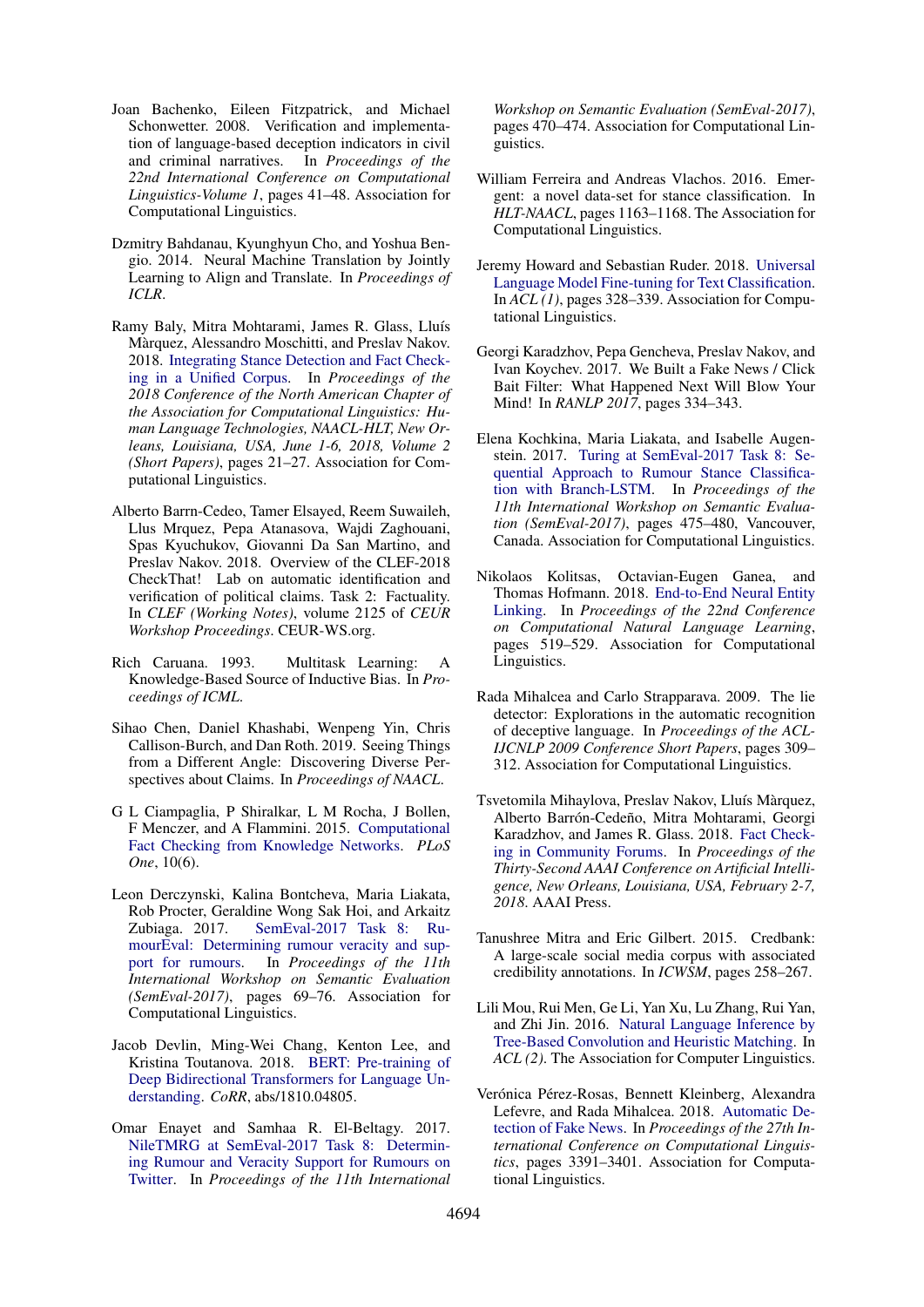- <span id="page-10-13"></span>Matthew E. Peters, Mark Neumann, Mohit Iyyer, Matt Gardner, Christopher Clark, Kenton Lee, and Luke Zettlemoyer. 2018. [Deep Contextualized Word Rep](http://dblp.uni-trier.de/db/conf/naacl/naacl2018-1.html#PetersNIGCLZ18)[resentations.](http://dblp.uni-trier.de/db/conf/naacl/naacl2018-1.html#PetersNIGCLZ18) In *NAACL-HLT*, pages 2227–2237. Association for Computational Linguistics.
- <span id="page-10-2"></span>Dean Pomerleau and Delip Rao. 2017. The Fake News Challenge: Exploring how artificial intelligence technologies could be leveraged to combat fake news. [http://www.fakenewschallenge.](http://www.fakenewschallenge.org/) [org/](http://www.fakenewschallenge.org/). Accessed: 2019-02-14.
- <span id="page-10-10"></span>Kashyap Popat, Subhabrata Mukherjee, Jannik Strötgen, and Gerhard Weikum. 2016. Credibility Assessment of Textual Claims on the Web. In *CIKM*, pages 2173–2178.
- <span id="page-10-15"></span>Pranav Rajpurkar, Robin Jia, and Percy Liang. 2018. [Know What You Don't Know: Unanswerable Ques](http://dblp.uni-trier.de/db/conf/acl/acl2018-2.html#RajpurkarJL18)[tions for SQuAD.](http://dblp.uni-trier.de/db/conf/acl/acl2018-2.html#RajpurkarJL18) In *ACL (2)*, pages 784–789. Association for Computational Linguistics.
- <span id="page-10-4"></span>Benjamin Riedel, Isabelle Augenstein, Georgios P. Spithourakis, and Sebastian Riedel. 2017. [A simple but](http://dblp.uni-trier.de/db/journals/corr/corr1707.html#RiedelASR17) [tough-to-beat baseline for the Fake News Challenge](http://dblp.uni-trier.de/db/journals/corr/corr1707.html#RiedelASR17) [stance detection task.](http://dblp.uni-trier.de/db/journals/corr/corr1707.html#RiedelASR17) *CoRR*, abs/1707.03264.
- <span id="page-10-5"></span>Victoria Rubin, Niall Conroy, Yimin Chen, and Sarah Cornwell. 2016. Fake News or Truth? Using Satirical Cues to Detect Potentially Misleading News. In *Proceedings of the Second Workshop on Computational Approaches to Deception Detection*, pages 7– 17. Association for Computational Linguistics.
- <span id="page-10-11"></span>K. Shu, D. Mahudeswaran, S. Wang, D. Lee, and H. Liu. 2018. [FakeNewsNet: A Data Repository](http://arxiv.org/abs/1809.01286) [with News Content, Social Context and Dynamic In](http://arxiv.org/abs/1809.01286)[formation for Studying Fake News on Social Media.](http://arxiv.org/abs/1809.01286) *ArXiv e-prints*.
- <span id="page-10-6"></span>Eugenio Tacchini, Gabriele Ballarin, Marco L. Della Vedova, Stefano Moret, and Luca de Alfaro. 2017. Some Like it Hoax: Automated Fake News Detection in Social Networks. In *Proceedings of the Second Workshop on Data Science for Social Good (So-Good)*, volume 1960 of *CEUR Workshop Proceedings*.
- <span id="page-10-1"></span>James Thorne, Andreas Vlachos, Christos Christodoulopoulos, and Arpit Mittal. 2018. FEVER: a Large-scale Dataset for Fact Extraction and VERification. In *Proceedings of the 2018 Conference of the North American Chapter of the Association for Computational Linguistics: Human Language Technologies, Volume 1 (Long Papers)*, pages 809–819, New Orleans, Louisiana. Association for Computational Linguistics.
- <span id="page-10-12"></span>Andreas Vlachos and Sebastian Riedel. 2014. [Fact](https://doi.org/10.3115/v1/W14-2508) [Checking: Task definition and dataset construction.](https://doi.org/10.3115/v1/W14-2508) In *Proceedings of the ACL 2014 Workshop on Language Technologies and Computational Social Science*, pages 18–22. Association for Computational Linguistics.
- <span id="page-10-7"></span>Soroush Vosoughi, Deb Roy, and Sinan Aral. 2018. The spread of true and false news online. *Science*, 359(6380):1146–1151.
- <span id="page-10-14"></span>Alex Wang, Amanpreet Singh, Julian Michael, Felix Hill, Omer Levy, and Samuel R. Bowman. 2018. [GLUE: A Multi-Task Benchmark and Analysis Plat](http://dblp.uni-trier.de/db/conf/emnlp/blackbox2018.html#WangSMHLB18)[form for Natural Language Understanding.](http://dblp.uni-trier.de/db/conf/emnlp/blackbox2018.html#WangSMHLB18) In *BlackboxNLP@EMNLP*, pages 353–355. Association for Computational Linguistics.
- <span id="page-10-8"></span>William Yang Wang. 2017. ["Liar, Liar Pants on Fire":](https://doi.org/10.18653/v1/P17-2067) [A New Benchmark Dataset for Fake News Detec](https://doi.org/10.18653/v1/P17-2067)[tion.](https://doi.org/10.18653/v1/P17-2067) In *Proceedings of the 55th Annual Meeting of the Association for Computational Linguistics (Volume 2: Short Papers)*, pages 422–426. Association for Computational Linguistics.
- <span id="page-10-9"></span>Wenpeng Yin and Dan Roth. 2018. TwoWingOS: A Two-Wing Optimization Strategy for Evidential Claim Verification. In *Proceedings of the 2018 Conference on Empirical Methods in Natural Language Processing*, pages 105–114, Brussels, Belgium. Association for Computational Linguistics.
- <span id="page-10-3"></span>Arkaitz Zubiaga, Elena Kochkina, Maria Liakata, Rob Procter, Michal Lukasik, Kalina Bontcheva, Trevor Cohn, and Isabelle Augenstein. 2018. [Discourse](http://dblp.uni-trier.de/db/journals/ipm/ipm54.html#ZubiagaKLPLBCA18)[aware rumour stance classification in social media](http://dblp.uni-trier.de/db/journals/ipm/ipm54.html#ZubiagaKLPLBCA18) [using sequential classifiers.](http://dblp.uni-trier.de/db/journals/ipm/ipm54.html#ZubiagaKLPLBCA18) *Informatino Processing & Management*, 54(2):273–290.
- <span id="page-10-0"></span>Arkaitz Zubiaga, Maria Liakata, Rob Procter, Geraldine Wong Sak Hoi, and Peter Tolmie. 2016. [Analysing how people orient to and spread rumours](https://doi.org/10.1371/journal.pone.0150989) [in social media by looking at conversational threads.](https://doi.org/10.1371/journal.pone.0150989) *PLOS ONE*, 11(3):1–29.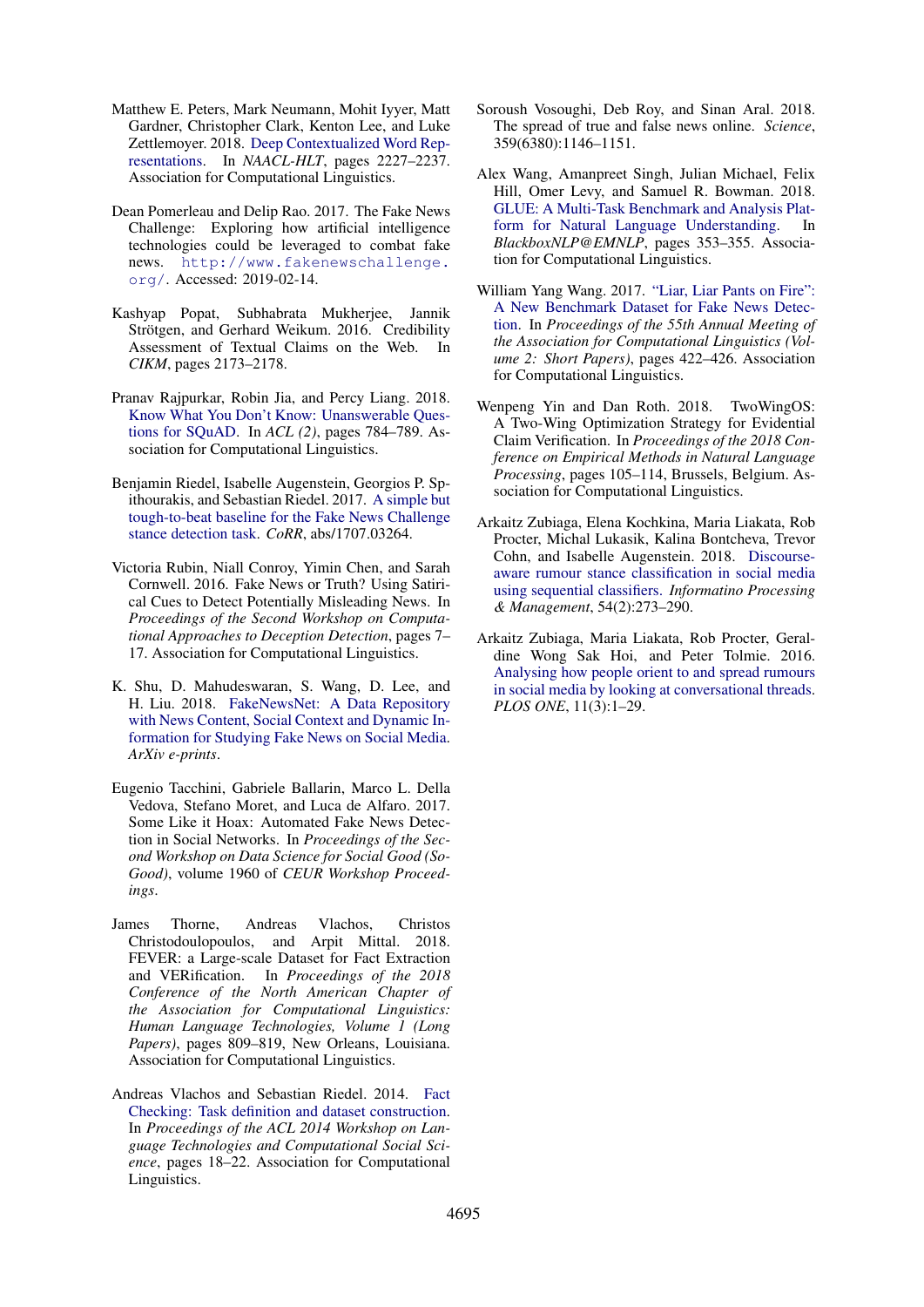<span id="page-11-0"></span>

| <b>Websites (Sources)</b>            | <b>Reason</b>                                                                                            |
|--------------------------------------|----------------------------------------------------------------------------------------------------------|
| Mediabiasfactcheck                   | Website that checks other news websites                                                                  |
| <b>CBC</b>                           | No pattern to crawl                                                                                      |
| apnews.com/APFactCheck               | No categorical label and no structured claim                                                             |
| weeklystandard.com/tag/fact-check    | Mostly no label, and they are placed anywhere                                                            |
| ballot pedia.org                     | No categorical label and no structured claim                                                             |
|                                      | channel 3000.com/news/politics/reality-check No categorical label, lack of structure, and no clear claim |
| npr.org/sections/politics-fact-check | No label and no clear claim (only some titles are claims)                                                |
| dailycaller.com/buzz/check-your-fact | Is a subset of checkyourfact which has already been crawled                                              |
| sacbee.com <sup>6</sup>              | Contains very few labelled articles, and without clear claims                                            |
| <b>TheGuardian</b>                   | Only a few websites have a pattern for labels.                                                           |

Table 9: The list of websites that we did not crawl and reasons for not crawling them.

<span id="page-11-1"></span>

|      |       | Domain # Insts # Labels Labels |                                                                                                                                                                                                                                                                                                                                                                                                                                                                                               |
|------|-------|--------------------------------|-----------------------------------------------------------------------------------------------------------------------------------------------------------------------------------------------------------------------------------------------------------------------------------------------------------------------------------------------------------------------------------------------------------------------------------------------------------------------------------------------|
| abbc | 436   | 3                              | in-between, in-the-red, in-the-green                                                                                                                                                                                                                                                                                                                                                                                                                                                          |
| afck | 433   | $\tau$                         | correct, incorrect, mostly-correct, unproven, misleading, understated, exagger-<br>ated                                                                                                                                                                                                                                                                                                                                                                                                       |
| bove | 295   | $\overline{c}$                 | none, rating: false                                                                                                                                                                                                                                                                                                                                                                                                                                                                           |
| chct | 355   | $\overline{\mathbf{4}}$        | verdict: true, verdict: false, verdict: unsubstantiated, none                                                                                                                                                                                                                                                                                                                                                                                                                                 |
| clck | 38    | 3                              | incorrect, unsupported, misleading                                                                                                                                                                                                                                                                                                                                                                                                                                                            |
| faan | 111   | 3                              | factscan score: false, factscan score: true, factscan score: misleading                                                                                                                                                                                                                                                                                                                                                                                                                       |
| faly | 71    | 5                              | true, none, partly true, unverified, false                                                                                                                                                                                                                                                                                                                                                                                                                                                    |
| fani | 20    | 3                              | conclusion: accurate, conclusion: false, conclusion: unclear                                                                                                                                                                                                                                                                                                                                                                                                                                  |
| farg | 485   | 11                             | false, none, distorts the facts, misleading, spins the facts, no evidence, not the<br>whole story, unsupported, cherry picks, exaggerates, out of context                                                                                                                                                                                                                                                                                                                                     |
| goop | 2943  | 6                              | 0, 1, 2, 3, 4, 10                                                                                                                                                                                                                                                                                                                                                                                                                                                                             |
| hoer | 1310  | 7                              | facebook scams, true messages, bogus warning, statirical reports, fake news,<br>unsubstantiated messages, misleading recommendations                                                                                                                                                                                                                                                                                                                                                          |
| huca | 34    | 3                              | a lot of baloney, a little baloney, some baloney                                                                                                                                                                                                                                                                                                                                                                                                                                              |
| mpws | 47    | $\mathfrak{Z}$                 | accurate, false, misleading                                                                                                                                                                                                                                                                                                                                                                                                                                                                   |
| obry | 59    | $\overline{4}$                 | mostly_true, verified, unobservable, mostly_false                                                                                                                                                                                                                                                                                                                                                                                                                                             |
| para | 222   | $\boldsymbol{7}$               | mostly false, mostly true, half-true, false, true, pants on fire!, half flip                                                                                                                                                                                                                                                                                                                                                                                                                  |
| peck | 65    | 3                              | false, true, partially true                                                                                                                                                                                                                                                                                                                                                                                                                                                                   |
| pomt | 15390 | 9                              | half-true, false, mostly true, mostly false, true, pants on fire!, full flop, half flip,<br>no flip                                                                                                                                                                                                                                                                                                                                                                                           |
| pose | 1361  | 6                              | promise kept, promise broken, compromise, in the works, not yet rated, stalled                                                                                                                                                                                                                                                                                                                                                                                                                |
| ranz | 21    | $\overline{2}$                 | fact, fiction                                                                                                                                                                                                                                                                                                                                                                                                                                                                                 |
| snes | 6455  | 12                             | false, true, mixture, unproven, mostly false, mostly true, miscaptioned, legend,<br>outdated, misattributed, scam, correct attribution                                                                                                                                                                                                                                                                                                                                                        |
| thet | 79    | 6                              | none, mostly false, mostly true, half true, false, true                                                                                                                                                                                                                                                                                                                                                                                                                                       |
| thal | 74    | 2                              | none, we rate this claim false                                                                                                                                                                                                                                                                                                                                                                                                                                                                |
| tron | 3423  | 27                             | fiction!, truth!, unproven!, truth! & fiction!, mostly fiction!, none, disputed!,<br>truth! & misleading!, authorship confirmed!, mostly truth!, incorrect attribu-<br>tion!, scam!, investigation pending!, confirmed authorship!, commentary!, pre-<br>viously truth! now resolved!, outdated!, truth! & outdated!, virus!, fiction! &<br>satire!, truth! & unproven!, misleading!, grass roots movement!, opinion!, cor-<br>rect attribution!, truth! & disputed!, inaccurate attribution! |
| vees | 504   | 4                              | none, fake, misleading, false                                                                                                                                                                                                                                                                                                                                                                                                                                                                 |
| vogo | 653   | 8                              | none, determination: false, determination: true, determination: mostly true,<br>determination: misleading, determination: barely true, determination: huckster<br>propaganda, determination: false, determination: a stretch                                                                                                                                                                                                                                                                  |
| wast | 201   | 7                              | 4 pinnochios, 3 pinnochios, 2 pinnochios, false, not the whole story, needs<br>context, none                                                                                                                                                                                                                                                                                                                                                                                                  |

Table 10: Number of instances, and labels per domain sorted by number of occurrences